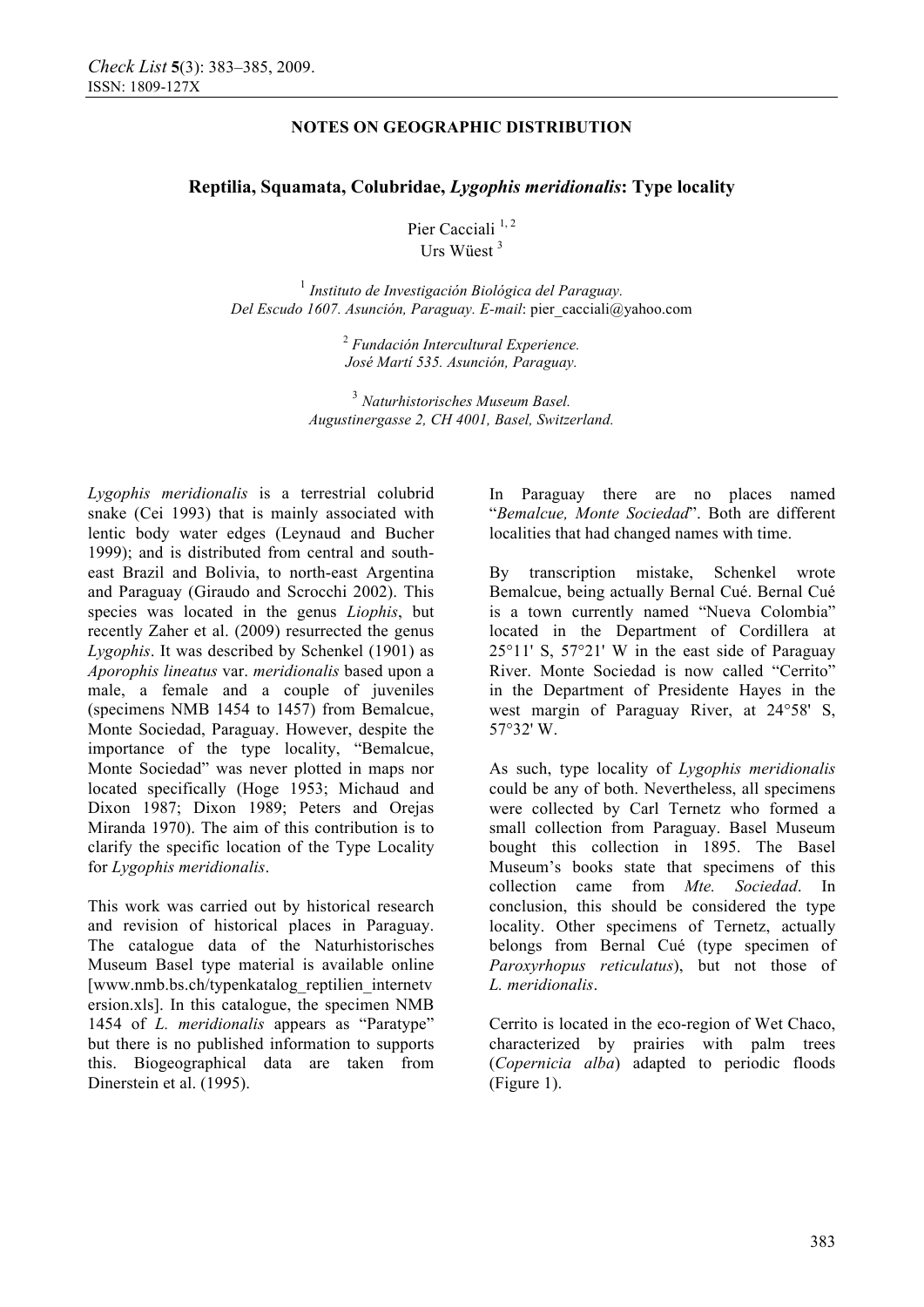

### **NOTES ON GEOGRAPHIC DISTRIBUTION**

**Figure 1**. Map of Paraguay showing the localities referred in this work. The circle corresponding to "Colonia Nueva Colombia", formerly named "Bernal Cué"; and the square represents the proposed type locality for *Liophis meridionalis*: "Monte Sociedad", actually called "Cerrito".